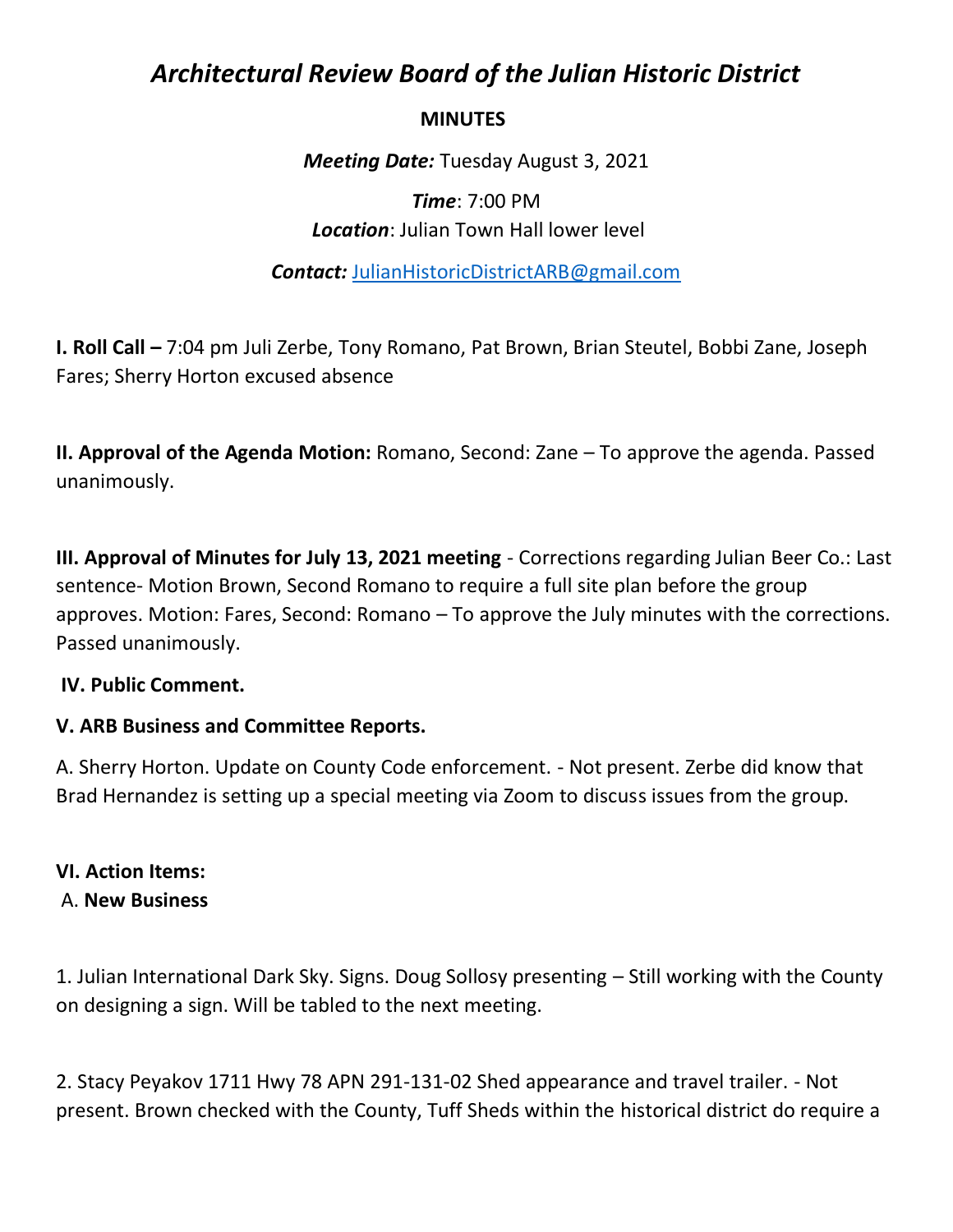site plan. Motion: Brown, Second: Fares – To place the issue of the sheds on the list of concerns to discuss with the County. Passed unanimously.

3. Kevin Meachum or Greg, Creswell Marketing. 2112 4<sup>th</sup> St. APN: Sign for business "Cards In The Box" - Not needed on this agenda since a motion was passed at the last meeting.

4. Greg Creswell Marketing, Cole Building 2116 Main St. APN: 291-085-06 Signs: Pistols and Petticoats (Debbie Mushet), Julian Soap Company, Quinn Knives, Rock Shop, Julian Candy Basket. Store owners want to put up individual signs. Owner of the Julian Soap Company presented images of the four proposed signs and their locations to the group. Pistols and Petticoats presented images of the two proposed signs. Signs will be placed equally apart from the overhang. Motion: Brown, Second: Romano - To approve the signs presented (Pistols and Petticoats and Julian Soap Company) particularly the perpendicular and overhang signs only. If the store owners want to have additional signs, the store owners can come back to the group. Passed unanimously.

Creswell presented images of each sign (for all of the stores in the building) for the overhang, sidewalk and above the doors. For the sidewalk signs, the group suggested using a rigid frame to hang the signs from. Motion: Steutel, Second: Romano - To approve the signs as presented. Passed unanimously.

Motion: Brown, Second: Steutel – To withdraw the previous motion. Passed unanimously.

5. Orrin Day. Site Plan Waiver for a Pool House at 3021 Pine Hills Rd. APN 291-030-38. The group was hesitant about granting a site plan waiver as requested by the County due to setting a precedent. When asked about how to handle the issue, the County decided to approve a site plan for the pool house only on this site. Motion: Fares, Second: Zane - To tell the County that the group does recommend a site plan exemption with comments that it's for the pool house only. Passed unanimously.

6. Stonewall Stores Sandwich board signs, 2000 Main St. APN: 291-085-22 Motion: Brown, Second: Fares - To ask the County Code Enforcement Department to enforce the sign requirements on the Stonewall building. Passed unanimously.

7. Historical Society Bulletin Board located outside of the Town Hall on Washington Street side. Kiki Munshi and Rudy Rikansrud presented the Historical Society's concept for the items that will be placed in the kiosk/bulletin board. Images and map will be on a non-fading mylar, with a possibly a light brown color for the background and darker brown font. The group asked that the graphic designer provide a mockup of the signage that will be placed on the bulletin board. The group can then set up a special meeting to discuss the design.